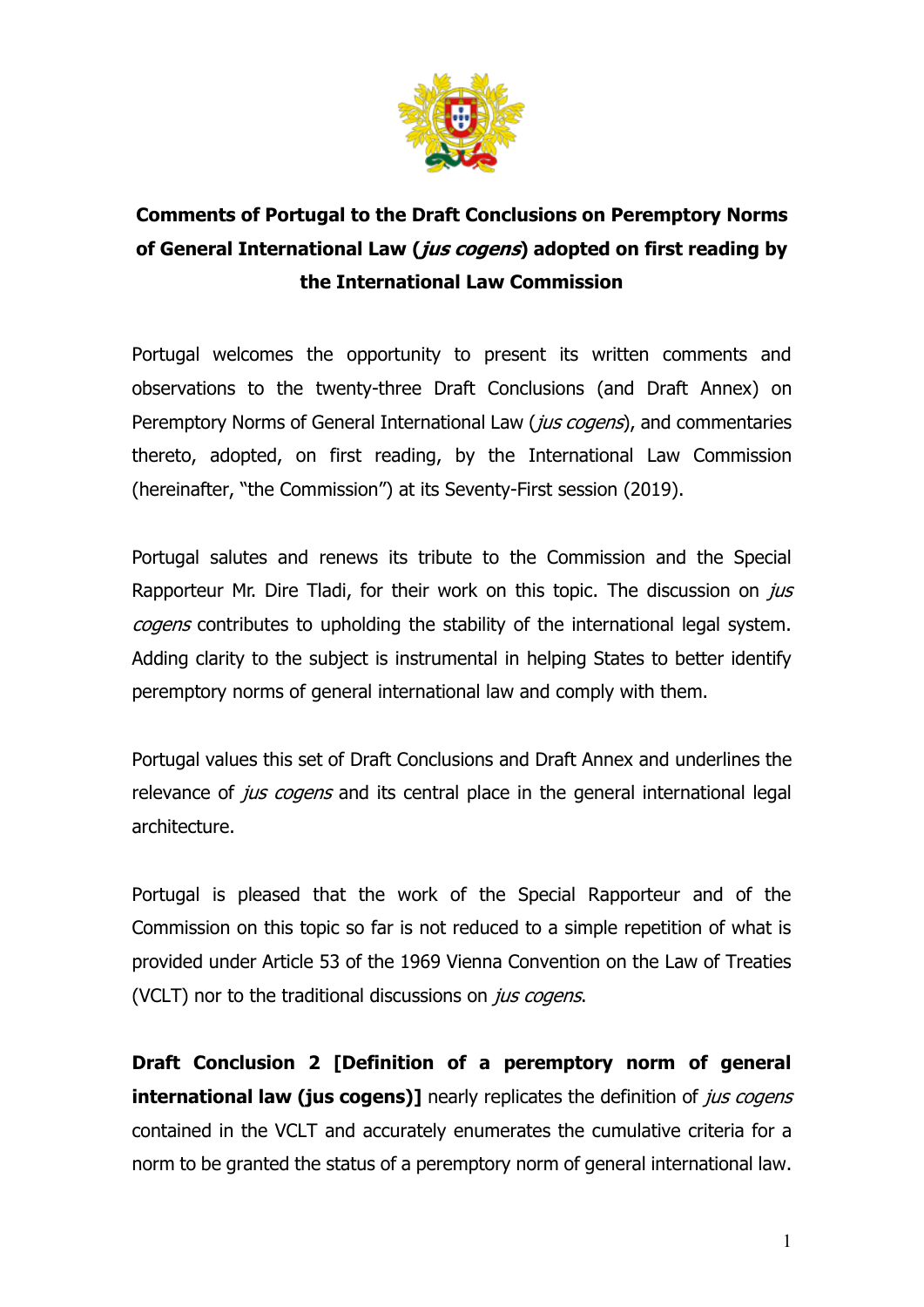

Consequently, Portugal is of the opinion that the references in **Draft Conclusion 3 [General nature of peremptory norms of general international law (jus cogens)]** as them being norms that (i) "reflect and protect fundamental values of the international community", (ii) are "hierarchically superior to other rules of international law" and  $(iii)$  are "universally applicable" do not raise confusion nor generate new criteria for identifying a norm as *jus cogens*. Instead, Portugal supports those references as a clarification of the general nature of *jus* cogens and as characteristics usually associated with these norms.

Considering the characteristic of *jus cogens* as universally applicable norms and the criteria of the acceptance and recognition by the international community of States as a whole for a norm to be deemed jus cogens – see **Draft Conclusion 7 (International community of States as a whole)** –, Portugal takes this opportunity to recall its concerns regarding the **identification of regional jus cogens** and the need for a careful approach. Portugal argues that discussions on regional *jus cogens* should not impair the integrity of peremptory norms of general international law as norms that are universally recognizable and applicable. Such discussions should also not lead to a confusion between the concepts of *jus cogens* and of regional customary law.

Therefore, Portugal is pleased that the Commission has reached a compromise solution regarding regional jus cogens. As the Special Rapporteur himself has concluded<sup>1</sup>, the notion of regional *jus cogens* does not find support in the practice of States. Thus, Portugal supports the decision of not including a draft conclusion on this matter and relying on the commentaries of the Commission.

Regarding **Draft Conclusion 23 (Non-exhaustive list) and the Draft Annex**, as oftenly noted at the Sixth Committee, Portugal would support an

 $\overline{a}$ <sup>1</sup> Cf. Paragraph 47 (p. 21) in Mr. Tladi's Fourth Report on Peremptory Norms of General International Law.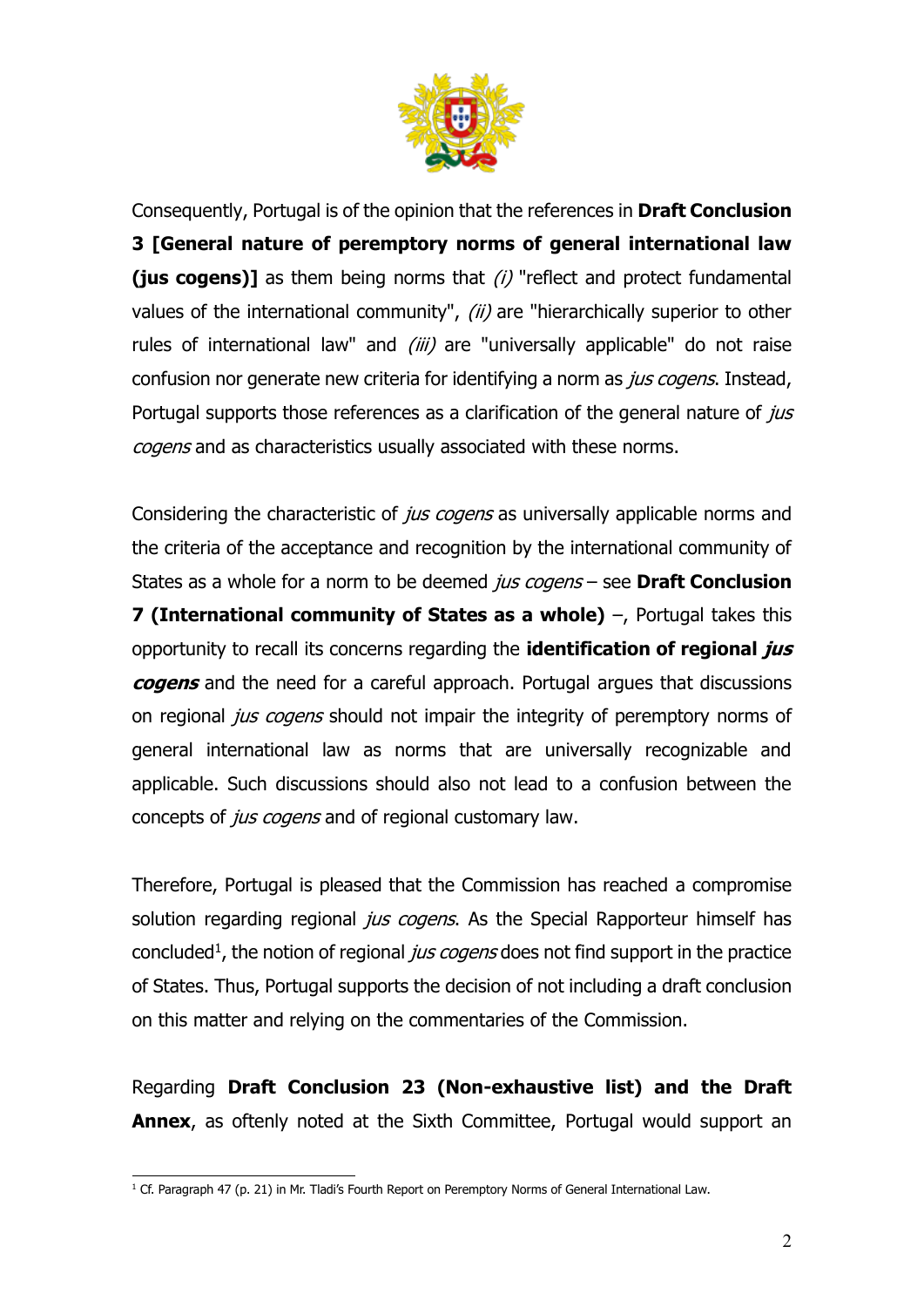

illustrative list of *jus cogens* norms, as was the proposal of the Special Rapporteur in its Fourth Report<sup>2</sup> – and as the Commission had considered to do at a previous occasion, during its adoption of the 1966 Draft Articles on the Law of Treaties.

Still, Portugal salutes the effort made by the Commission, in Draft Conclusion 23, to provide the non-exhaustive list contained in the annex to the Draf Conclusions and looks forward for such a list to remain in final outcome of the work of the Commission in this topic.

Although Portugal understands the reasons behind the pragmatic method used for constituting the non-exhaustive list  $-$  *i.e.* referring to some of the norms that have been referred to as *jus cogens* by the Commission in the past  $-$ , it would appreciate a concise study as to the current status as *jus cogens* of the norms contained therewith. Portugal suggests that such an assessment is yet conducted by the Commission before the Draft Annex is finalised.

Furthermore, the non-exhaustive list seems too condensed, as there are other widely recognized jus cogens norms that could have been listed. Indeed, and in support of the progressive development of International Law, Portugal regrets that the list is not more ambitious – neither in number nor content-wise – regarding norms identified as *jus cogens* by the Commission during its consideration of other topics (for instance, those on the Law of Treaties and on the Responsibility of States, or the proihibition of piracy). In this regard, Portugal would welcome, for example, a reference to peremptory environmental norms, such as the obligation to protect the environment, as jus cogens.

 $\overline{a}$  $2$  Cf. Paragraph 137 (p. 63) in Mr. Tladi's Fourth Report on Peremptory Norms of General International Law.